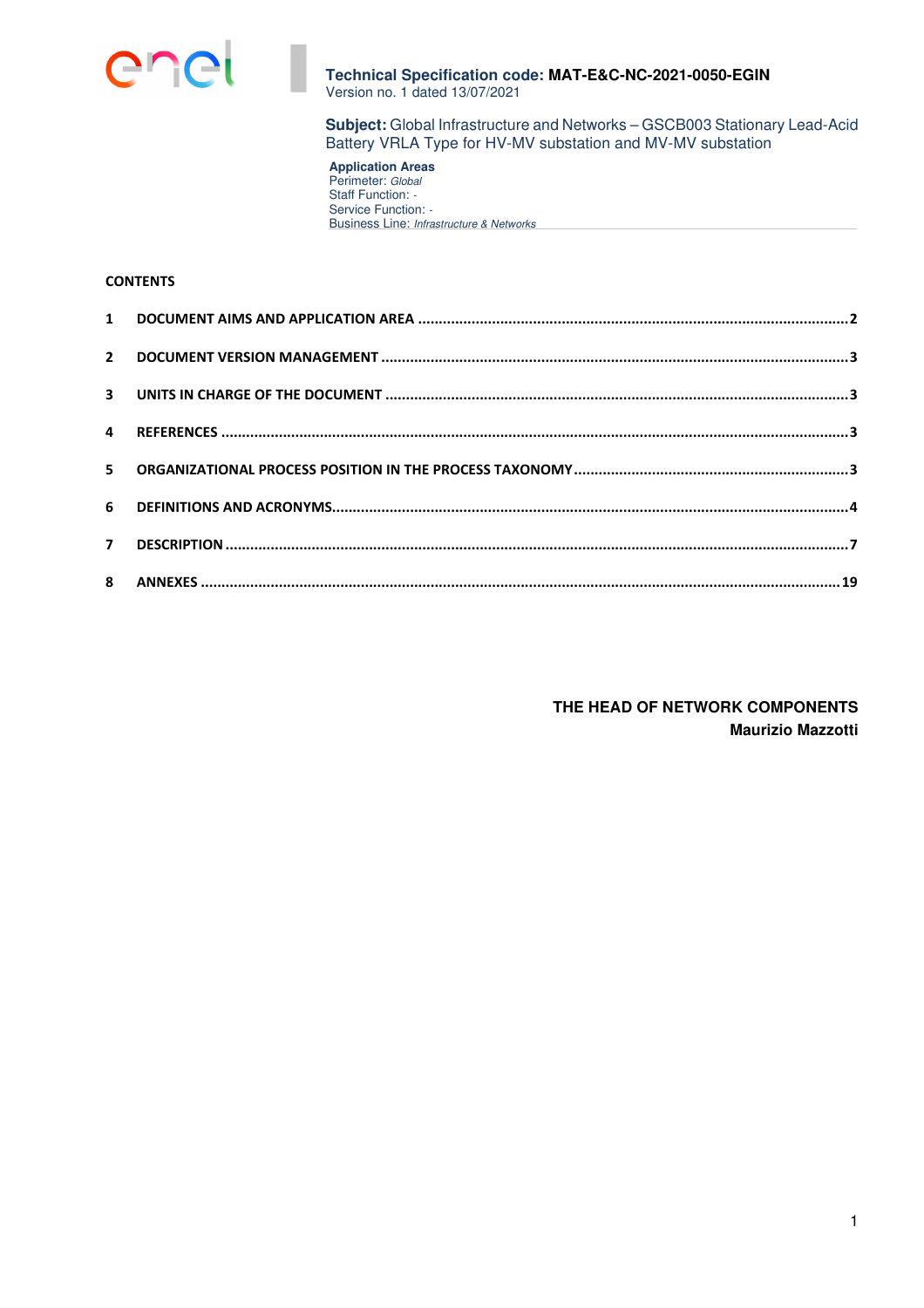

**Subject:** Global Infrastructure and Networks – GSCB003 Stationary Lead-Acid Battery VRLA Type for HV-MV substation and MV-MV substation

**Application Areas**  Perimeter: Global Staff Function: -Service Function: -Business Line: Infrastructure & Networks

# **1 DOCUMENT AIMS AND APPLICATION AREA**

The aim of this document is to describe the construction and use characteristics of 12Vdc hermetically sealed, Valve-Regulated Lead-Acid (VRLA) frontal terminal (FT), Absorbent Glass Mat (AGM) or Gel technology monobloc. Monoblocs are intended to be used as battery pack, composed by series monobloc, for Power Supply Station according **enel** Global standard GSTZ111 to be installed in the HV/MV and MV/MV substations of the Enel Group Distribution Companies, listed below:

| <b>Country</b> | <b>Distribution Company</b>  |
|----------------|------------------------------|
| Argentina      | Edesur                       |
|                | Enel Distribuição Rio        |
| Brazil         | Enel Distribuição Ceará      |
|                | Enel Distribuição Goiás Enel |
|                | Enel Distribuição São Paulo  |
| Chile          | Enel Distribución Chile      |
| Colombia       | Codensa                      |
| Iberia         | e-distribución               |
| Italy          | e-distribuzione              |
| Peru           | Enel Distribución Perú       |
|                | Enel Distributie Banat       |
| Romania        | Enel Distributie Dobrogea    |
|                | Enel Distributie Muntenia    |

**Table 1 - Distribution Companies** 

# **1.1 RELATED DOCUMENTS TO BE IMPLEMENTED AT COUNTRY LEVEL**

This document applies to both Enel Global Infrastructure and Networks Srl Company and to Infrastructure and Networks Business Line perimeter, when each Company does not have to issue further documents.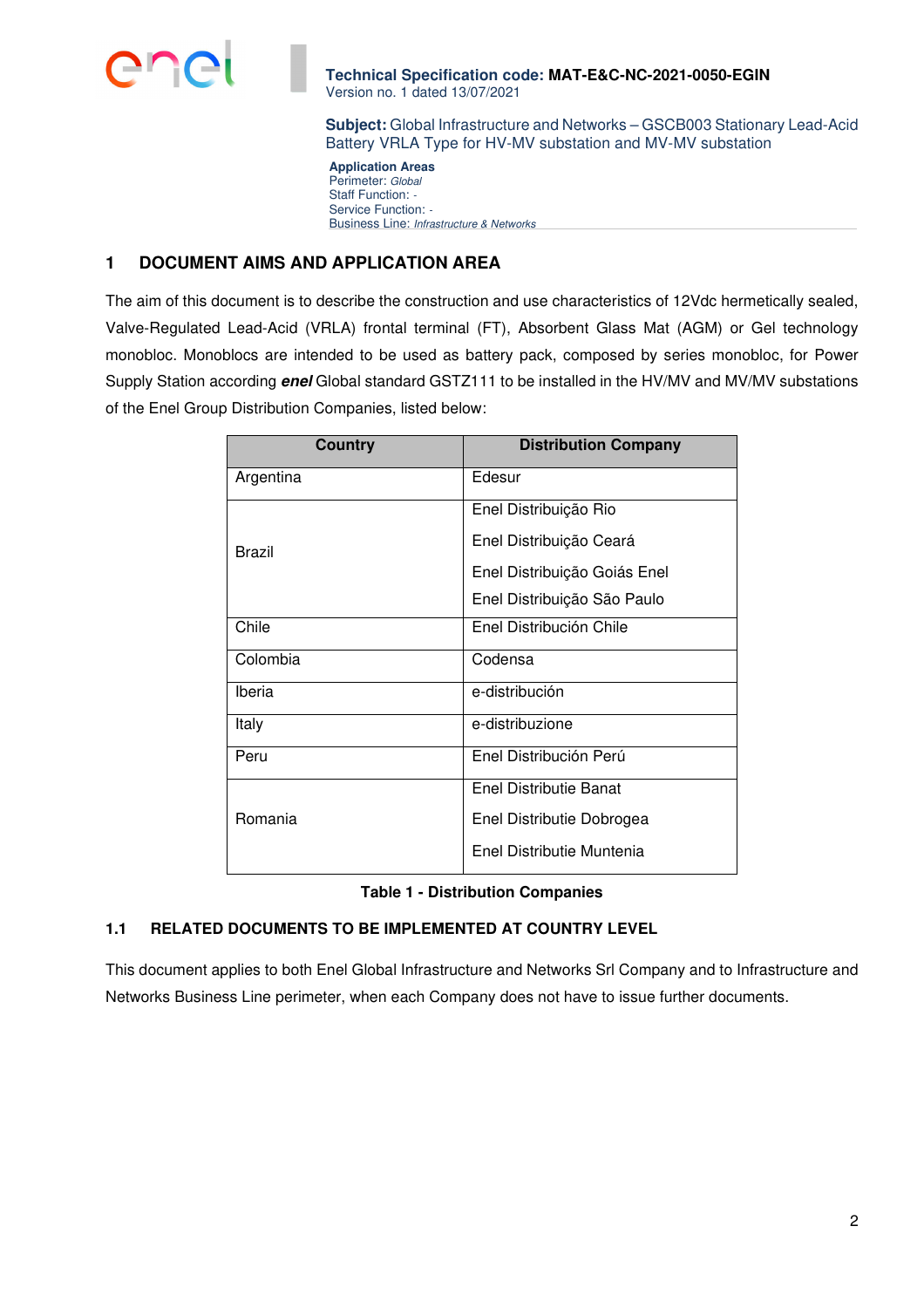

**Subject:** Global Infrastructure and Networks – GSCB003 Stationary Lead-Acid Battery VRLA Type for HV-MV substation and MV-MV substation

**Application Areas**  Perimeter: Global Staff Function: -Service Function: -Business Line: Infrastructure & Networks

# **2 DOCUMENT VERSION MANAGEMENT**

| <b>Version</b> | <b>Date</b> | <b>Main changes description</b>                                                                                                                                         |  |  |
|----------------|-------------|-------------------------------------------------------------------------------------------------------------------------------------------------------------------------|--|--|
|                | 13/07/2021  | Issuing of "Global Infrastructure and Networks GSCB003 Stationary Lead-Acid<br>Battery VRLA Type for HV-MV substation and MV-MV substation" technical<br>specification. |  |  |

# **3 UNITS IN CHARGE OF THE DOCUMENT**

Responsible for drawing up the document:

• Global Infrastructure and Networks: Engineering and Construction / Components and Devices Design unit/ Network component

Responsible for authorizing the document:

• Global Infrastructure and Networks: Head of Engineering and Construction unit

Global Infrastructure and Networks: Head of Health, Safety, Environment and Quality unit

# **4 REFERENCES**

- Code of Ethics of Enel Group;
- Enel Human Right Policy;
- The Enel Group Zero Tolerance of Corruption (ZTC) Plan;
- Organization and management model as per Legislative Decree No. 231/2001;
- RACI Handbook Infrastructure and Networks no. 06;
- Enel Global Compliance Program (EGCP);
- Integrated Policy of Quality, Health and Safety, Environment and anti-Bribery;

# **5 ORGANIZATIONAL PROCESS POSITION IN THE PROCESS TAXONOMY**

Value Chain/Process Area: Networks Management Macro Process: Materials management Process: Network components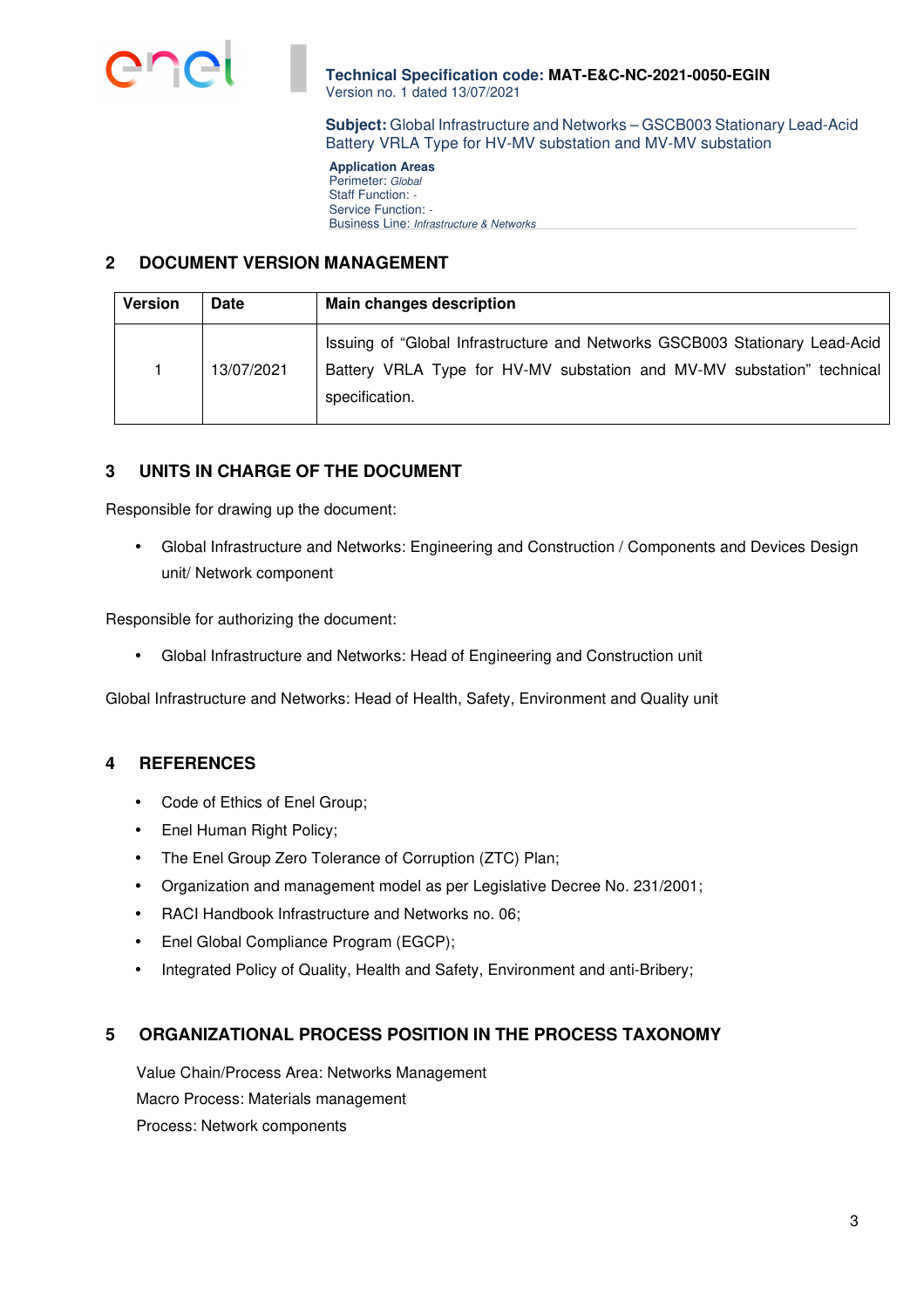

**Subject:** Global Infrastructure and Networks – GSCB003 Stationary Lead-Acid Battery VRLA Type for HV-MV substation and MV-MV substation

**Application Areas**  Perimeter: Global Staff Function: -Service Function: -Business Line: Infrastructure & Networks

# **6 DEFINITIONS AND ACRONYMS**

| <b>Acronym and Key words</b>                    | <b>Description</b>                                                                                                                                                                                                                                                                                                                                                                                                                                                                                                   |
|-------------------------------------------------|----------------------------------------------------------------------------------------------------------------------------------------------------------------------------------------------------------------------------------------------------------------------------------------------------------------------------------------------------------------------------------------------------------------------------------------------------------------------------------------------------------------------|
| <b>Manufacturer Product</b>                     | Component manufactured by a Supplier in accordance with a<br>technical specification                                                                                                                                                                                                                                                                                                                                                                                                                                 |
| <b>Technical Conformity Assessment</b><br>(TCA) | A "conformity assessment" <sup>1</sup> with respect to "specified requirements" <sup>2</sup><br>consists in functional, dimensional, constructional and test<br>characteristics required for a product (or a series of products) and<br>quoted in technical specifications and quality requirements issued by<br>Enel Group distribution companies. This also includes the verification<br>of conformity with respect to local applicable regulation and laws and<br>possession of relevant requested certifications |
| <b>Conformity assessment body</b>               | Body that performs the conformity assessment activities [ISO 17000]                                                                                                                                                                                                                                                                                                                                                                                                                                                  |
| <b>Enel Equipment Key code</b>                  | It's an equipment representative for a group (family) of similar<br>equipment chose by Enel                                                                                                                                                                                                                                                                                                                                                                                                                          |
| <b>Enel Equipment Family code</b>               | Equipment belonging to a specific group (family) in which another<br>equipment is identified as key code                                                                                                                                                                                                                                                                                                                                                                                                             |
| <b>TCA systems</b>                              | The "conformity assessment systems", is applicable specifying that<br>the rules and procedures to carry on the TCA are those specified in<br>the present document                                                                                                                                                                                                                                                                                                                                                    |
| <b>Type A documentation</b>                     | Not confidential documents used for product manufacturing and<br>management from which it is possible to verify the product conformity<br>to all technical specification requirements, directly or indirectly                                                                                                                                                                                                                                                                                                        |
| <b>Type B documentation</b>                     | Confidential documents used for product manufacturing and<br>management where all product project details are described, in order<br>to uniquely identify the product object of the TCA                                                                                                                                                                                                                                                                                                                              |

1 Definition 2.1 of ISO/IEC 17000

<sup>2</sup> Definition 3.1 of ISO/IEC 17000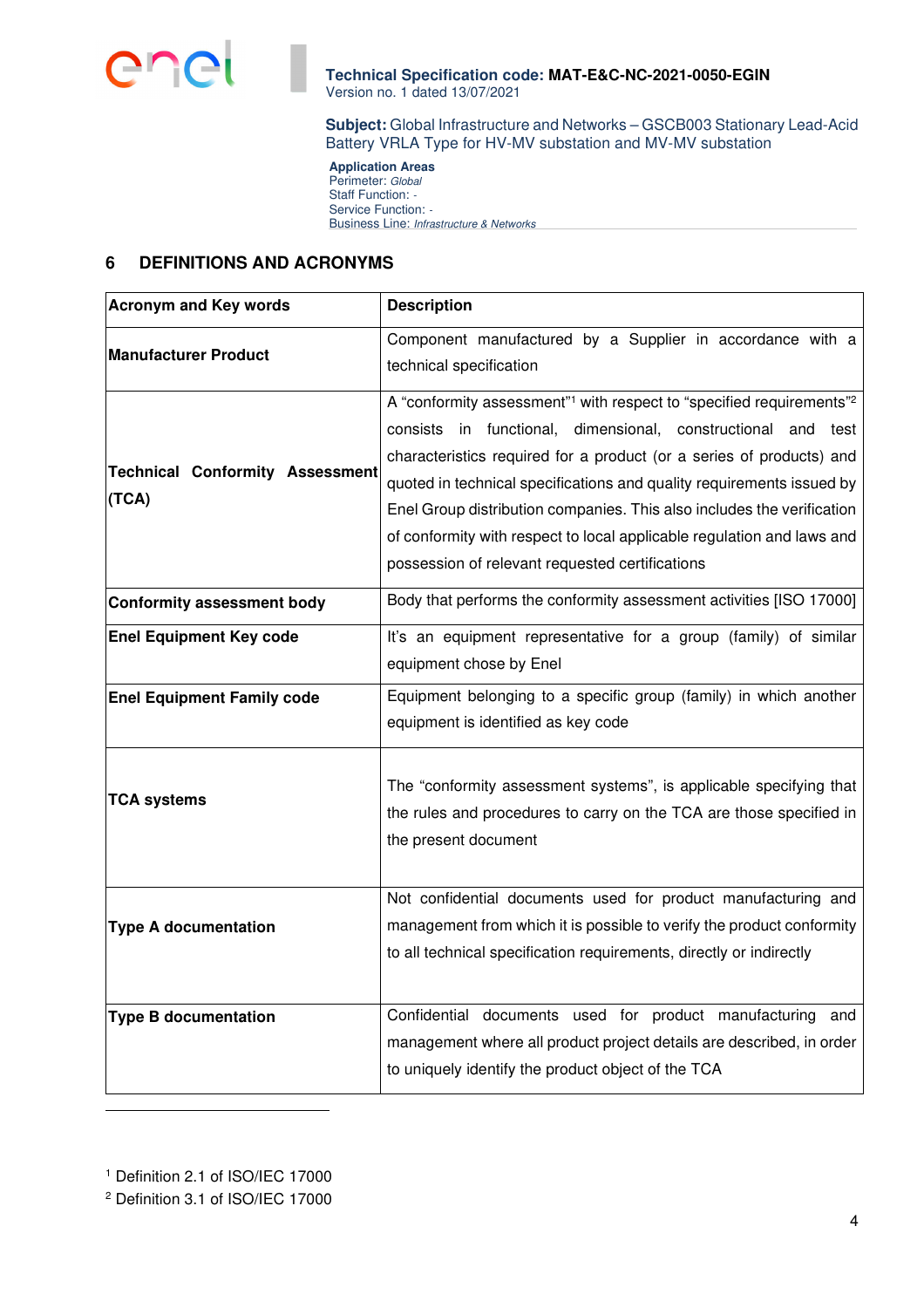

**Subject:** Global Infrastructure and Networks – GSCB003 Stationary Lead-Acid Battery VRLA Type for HV-MV substation and MV-MV substation

**Application Areas**  Perimeter: Global Staff Function: -Service Function: -Business Line: Infrastructure & Networks

| <b>TCA report</b>        |                  |            | Document describing the activities carried out for TCA                                                                                                                                                                         |
|--------------------------|------------------|------------|--------------------------------------------------------------------------------------------------------------------------------------------------------------------------------------------------------------------------------|
| <b>TCA dossier</b>       |                  |            | Set of final documents delivered by the Supplier for the TCA                                                                                                                                                                   |
| <b>Material</b><br>(MLM) | <b>LifeCycle</b> | Management | Integrated IT platform to manage the processes of Technical<br>Specifications (TSM), Technical Conformity Assessment (TCA),<br>Quality Control Tools (QCA), Defects Managing (CMD), Warranties<br>and Materials Shipping (MSH) |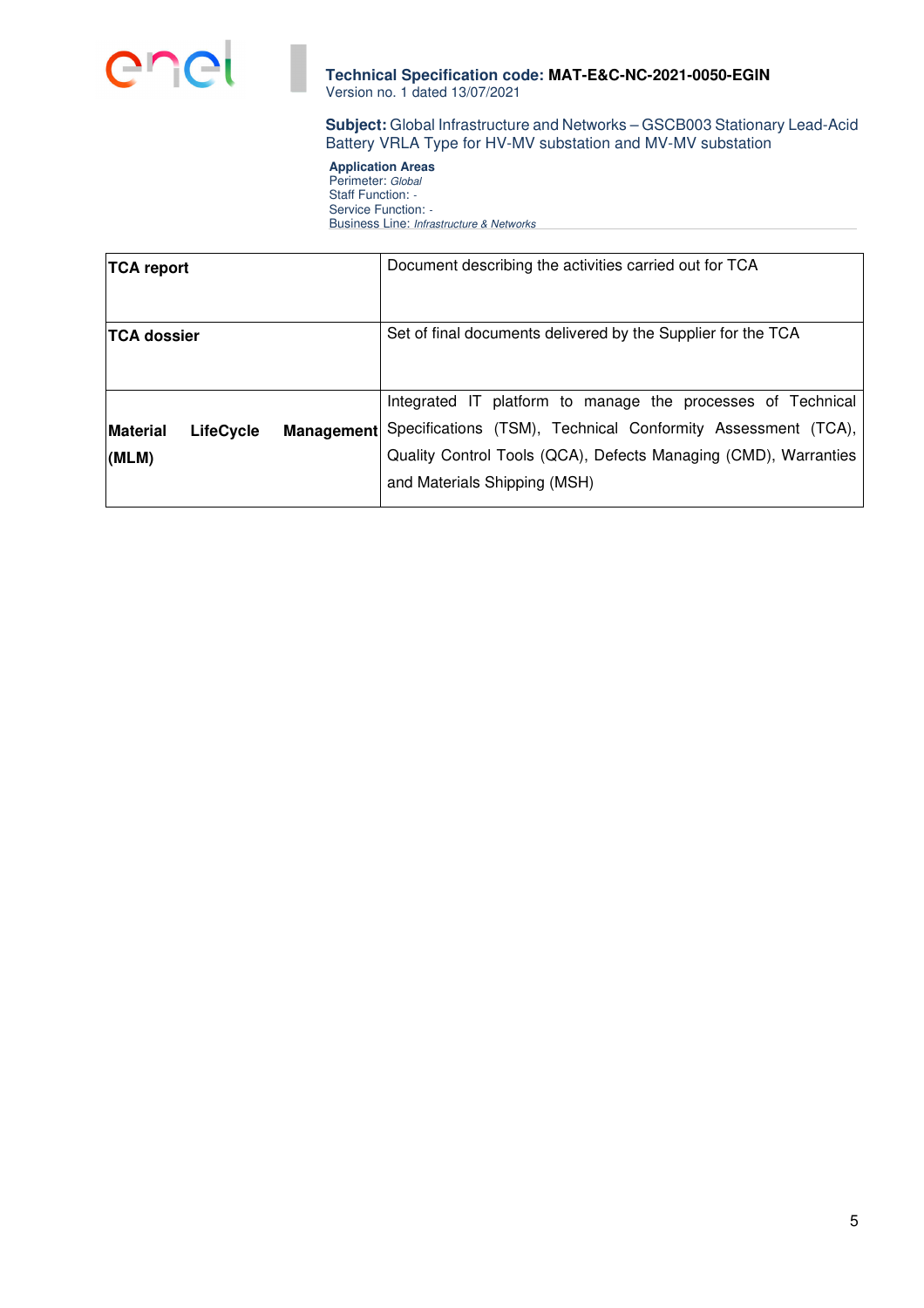

**Subject:** Global Infrastructure and Networks – GSCB003 Stationary Lead-Acid Battery VRLA Type for HV-MV substation and MV-MV substation

**Application Areas**  Perimeter: Global Staff Function: -Service Function: -Business Line: Infrastructure & Networks

## **6.1 ENEL GLOBAL INFRASTRUCTURE AND NETWORKS COUNTRIES REFERENCE STANDARDS**

Reference documents listed below (amendments included) shall be the edition in-force at the contract date.

| <b>ISO/IEC 17000</b> | Conformity assessment – Vocabulary and general principles                                                                                           |
|----------------------|-----------------------------------------------------------------------------------------------------------------------------------------------------|
| <b>ISO/IEC 17020</b> | General criteria for the operation of various types of bodies performing inspection                                                                 |
| <b>ISO/IEC 17025</b> | General requirements for the competence of testing and calibration laboratories                                                                     |
| ISO/IEC 17050-1      | Conformity assessment - Supplier's declaration of conformity - Part 1: General<br>requirements (ISO/IEC 17050-1:2004, corrected version 2007-06-15) |
| ISO/IEC 17050-2      | Conformity assessment - Supplier's declaration of conformity - Part 2: Supporting<br>documentation (ISO/IEC 17050-2:2004)                           |
| <b>ISO/IEC 17065</b> | Conformity assessment – Requirements for bodies certifying products, processes<br>and services                                                      |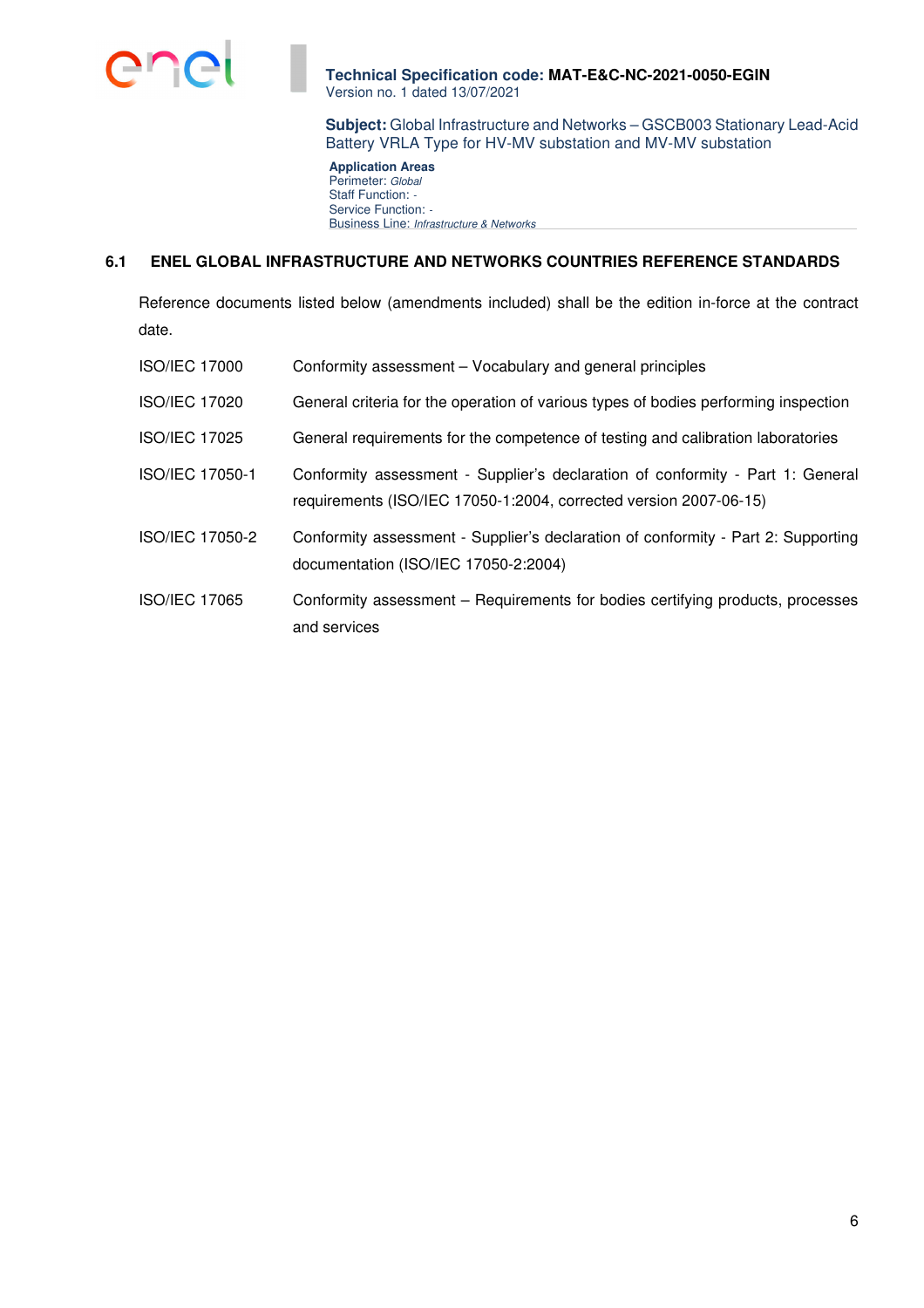

**Subject:** Global Infrastructure and Networks – GSCB003 Stationary Lead-Acid Battery VRLA Type for HV-MV substation and MV-MV substation

**Application Areas**  Perimeter: Global Staff Function: -Service Function: -Business Line: Infrastructure & Networks

# **7 DESCRIPTION**

#### **7.1 LIST OF COMPONENTS**

| <b>Type code</b> | <b>Description</b>                                                    |
|------------------|-----------------------------------------------------------------------|
|                  |                                                                       |
| GSCB003/01       | Battery 24 Vdc $-$ n. 2 $-$ 12 Vdc monobloc $-150$ Ah $-$ VRLA F.T.   |
| GSCB003/02       | Battery 110 Vdc $-$ n. 9 -12 Vdc monobloc $-150Ah - VRLA F.T.$        |
| GSCB003/03       | Battery 110 Vdc $-$ n. $9 - 12$ Vdc monobloc $- 100$ Ah $-$ VRLA F.T. |
| GSCB003/04       | Battery 125 Vdc $-$ n. 10 $-12$ Vdc monobloc $-$ 100Ah $-$ VRLA F.T.  |
| GSCB003/05       | Battery 125 Vdc - n. 10 - 12 Vdc monobloc - 150Ah - VRLA F.T.         |

#### **Table 2 – Type codes**

#### **7.2 APPLICABLE LAWS AND REFERENCE STANDARDS**

Reference documents listed below (amendments included) shall be the edition in-force at the contract date. For South America destinations, the reference standards are the IEC/ISO, whilst for Europe destinations the reference standards are the correspondent European ones (EN).

#### **7.2.1 International standard**

- IEC 60896-21 "Stationary lead-acid batteries Part 21: Valve regulated types Methods of test";
- IEC 60896-22 "Stationary lead-acid batteries Part 22: Valve regulated types Requirements";
- IEC 60695-11-10 "Fire hazard testing Part 11-10: Test flames 50 W horizontal and vertical flame test methods";
- IEC 60695-11-20 "Fire hazard testing Part 11-20: Test flames 500 W flame test methods";
- EN 61429/A11 "Marking of secondary cells and batteries with the international recycling symbol iso 7000-1135 and indications regarding directives 93/86/EEC and 91/157/EEC;
- IEC 60332-1-2 "Tests on electric and optical fibre cables under fire conditions Part 1-2: Test for vertical flame propagation for a single insulated wire or cable - Procedure for 1 kW pre-mixed flame";
- EN 50399 "Common test methods for cables under fire conditions Heat release and smoke production measurement on cables during flame spread test - Test apparatus, procedures, results";
- ISO 7000-1135 "General symbol for recovery/recyclable";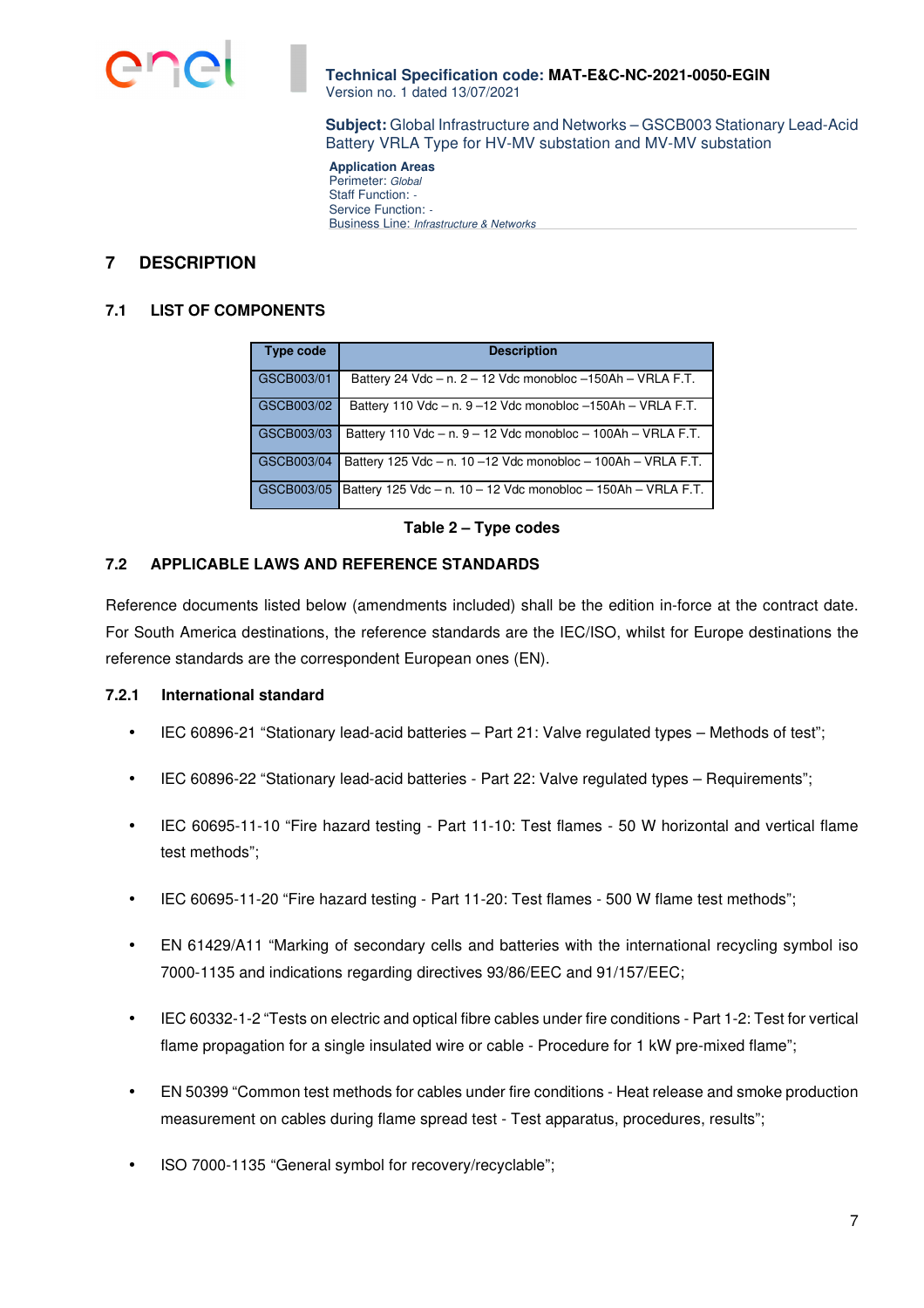

**Subject:** Global Infrastructure and Networks – GSCB003 Stationary Lead-Acid Battery VRLA Type for HV-MV substation and MV-MV substation

**Application Areas**  Perimeter: Global Staff Function: -Service Function: -Business Line: Infrastructure & Networks

• DIN 41773 "Static power convertors; semiconductor rectifier equipment with IU-characteristics for charging of lead-acid batteries, guidelines".

## **7.2.2 enel standards**

- MAT-O&M-NCS-2021-0033-EGIN version 3 "Global Infrastructure and Networks GSCG002 Technical Conformity Assessment";
- GSTZ111 rev.2 "Power Supply Station (PSS) for HV/MV Substation";
- GSTZ111\_A1 "Electrical Diagrams for the Power Supply Station (PSS) for HV/MV Substation";
- Contractual Requirements for Components and Materials Quality management;
- CNS-O&M-S&L-2021-0032-EGIN "Global Infrastructure and Networks Barcode specification;
- Packaging, transport, and delivery requirements rev.2.

### **7.2.3 Argentina**

Art 1° de la Resolución 544/94 "Residuos Peligrosos" de la secretaria de Recursos Naturales y Ambiente Humano, de la Nación (Boletín Oficial N° 28043 del 21/12/94) referido a la aplicación de la ley 24051.

#### **7.2.4 Brazil**

• NR-10 – Segurança em instalações e serviços em eletricidade.

## **7.2.5 Chile**

- Elec 4/2003 Instalaciones de consumo en baja tensión;
- NSEG 5. E.n.71 Reglamento de Instalaciones Eléctricas de Corrientes Fuertes.

## **7.2.6 Colombia**

- RETIE Reglamento Técnico de Instalaciones Eléctricas;
- Resolución 0372 de 2009, Ministerio de Medio Ambiente Establece los elementos que deben contener los planes de gestión de devolución de productos posconsumo de baterías usadas plomo acido;
- Annex PVR006 "Current revision Bar Codes, guarantee and traceability of ENEL Codensa materials".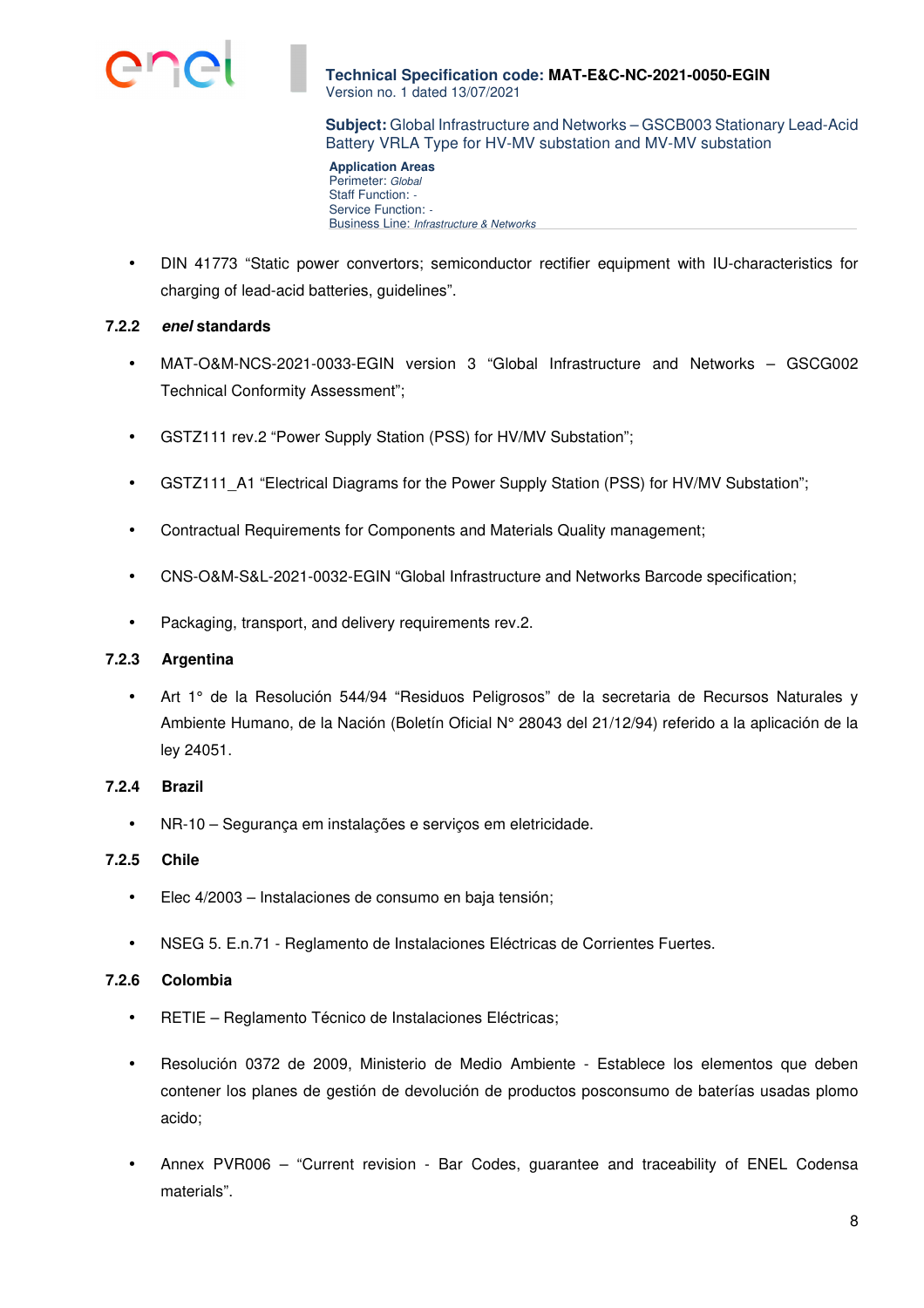

**Subject:** Global Infrastructure and Networks – GSCB003 Stationary Lead-Acid Battery VRLA Type for HV-MV substation and MV-MV substation

**Application Areas**  Perimeter: Global Staff Function: -Service Function: -Business Line: Infrastructure & Networks

## **7.2.7 Perú**

• CNE – Suministro - Código Nazional de Electricidad – Sumnistro 2011.

## **7.2.8 Italy**

- D.Lgs n. 81 of the 9th of April 2008 and subsequent modifications;
- D.P.R. n. 43 of the 27th of January 2012;
- Decreto Ministeriale Ambiente n. 20 24 Gen. 2011;
- CEI R021 Sicurezza ambientale riciclo accumulatori;
- Nota Operativa PVR001 Rev. 2 Ott. 2012 Gestione Garanzie dei materiali di ENEL Distribuzione;
- Nota Operativa PVR006 Rev. 2 Ott. 2012 Codici a Barre, garanzia e rintracciabilità dei materiali di ENEL Distribuzione;
- Allegato alla N.O. PVR006 Rev. 2 Ott. 2012 Note esplicative per la definizione e gestione dei barcode per le batterie di Cabina Primaria e di Cabina Secondaria.

## **7.2.9 Spain**

- R.D. 337/2014, de 9 de mayo, por el que se aprueban el Reglamento sobre condiciones técnicas y garantías de seguridad en instalaciones eléctricas de alta tensión y sus Instrucciones Técnicas Complementarias ITC-RAT 01÷23;
- R.D. 614/2001, de 8 de junio, sobre disposiciones mínimas para la protección de la salud y seguridad de los trabajadores frente al riesgo eléctrico;
- Ley 22/2011, de 28 de julio, de residuos y suelos contaminados;
- R.D. 106/2008, de 1 de febrero, sobre pilas y acumuladores y la gestión ambiental de sus residuos;
- R.D. 943/2010, de 23 de julio, por el que se modifica el Real Decreto 106/2008, de 1 de febrero, sobre pilas y acumuladores y la gestión ambiental de sus residuos;
- R.D. 710/2015, de 24 de julio, por el que se modifica el Real Decreto 106/2008, de 1 de febrero, sobre pilas y acumuladores y la gestión ambiental de sus residuos.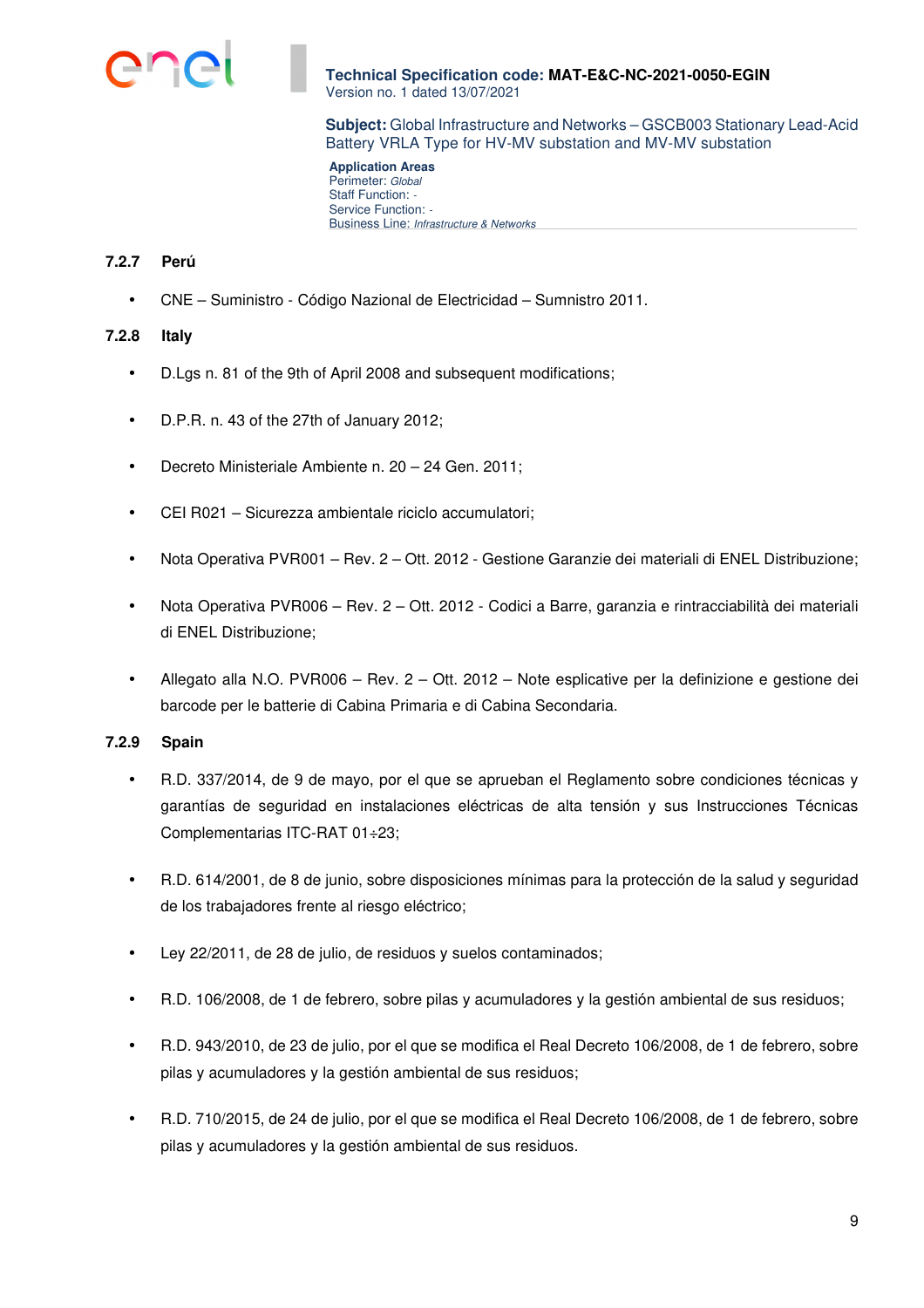

**Subject:** Global Infrastructure and Networks – GSCB003 Stationary Lead-Acid Battery VRLA Type for HV-MV substation and MV-MV substation

**Application Areas**  Perimeter: Global Staff Function: -Service Function: -Business Line: Infrastructure & Networks

## **7.2.10 Romania**

- Legea securității și sănătății în muncă nr.319/2006, cu modificările și completările ulterioare;
- Ordonanţa de Urgenţă nr. 195/22.12.2005 privind protecţia mediului, cu toate modificările şi completările în vigoare;
- Legea nr. 211/25.11.2011 privind regimul deşeurilor;
- H.G. 856/2002 privind evidenţa gestiunii deşeurilor şi pentru aprobarea listei cuprinzând deşeurile, inclusiv deşeurile periculoase, completată de HG 210/2007;
- H.G. 1037/03.11.2010 privind deşeurile de echipamente electrice şi electronice;
- H.G. nr. 1132/18.09.2008 privind regimul bateriilor şi acumulatorilor şi al deşeurilor de baterii şi acumulatori.

### **7.2.11 Europe**

- Directive 2006/95/EC of the European Parliament and of the Council of 12 December 2006;
- Directive 2004/108/EC electromagnetic compatibility.

## **7.3 SERVICE CONDITIONS**

Batteries composed by 12 Vdc monoblocs series, shall complying with this standard shall be able to function satisfactorily for the following values indicated in the table 3.

| Reference for environmental conditions |                                            |  |  |
|----------------------------------------|--------------------------------------------|--|--|
| Altitude (m)                           | < 2000 s.l.m.(2700 s.l.m for Colombia) (*) |  |  |
| Operating temperature (°C)             | $-20 \div +50$                             |  |  |
| Storage and transport temperature (°C) | $-25 \div +70$                             |  |  |
| Atmospheric pressure (kPa)             | $70 + 110$                                 |  |  |
| <b>Relative humidity</b>               | ≤ 95%                                      |  |  |

## **Table 3 - Service Conditions**

(\*) in case that, for > 2000 altitude, limitations or de-ratings are foreseen by supplier, they are subjected to specific **enel** approval.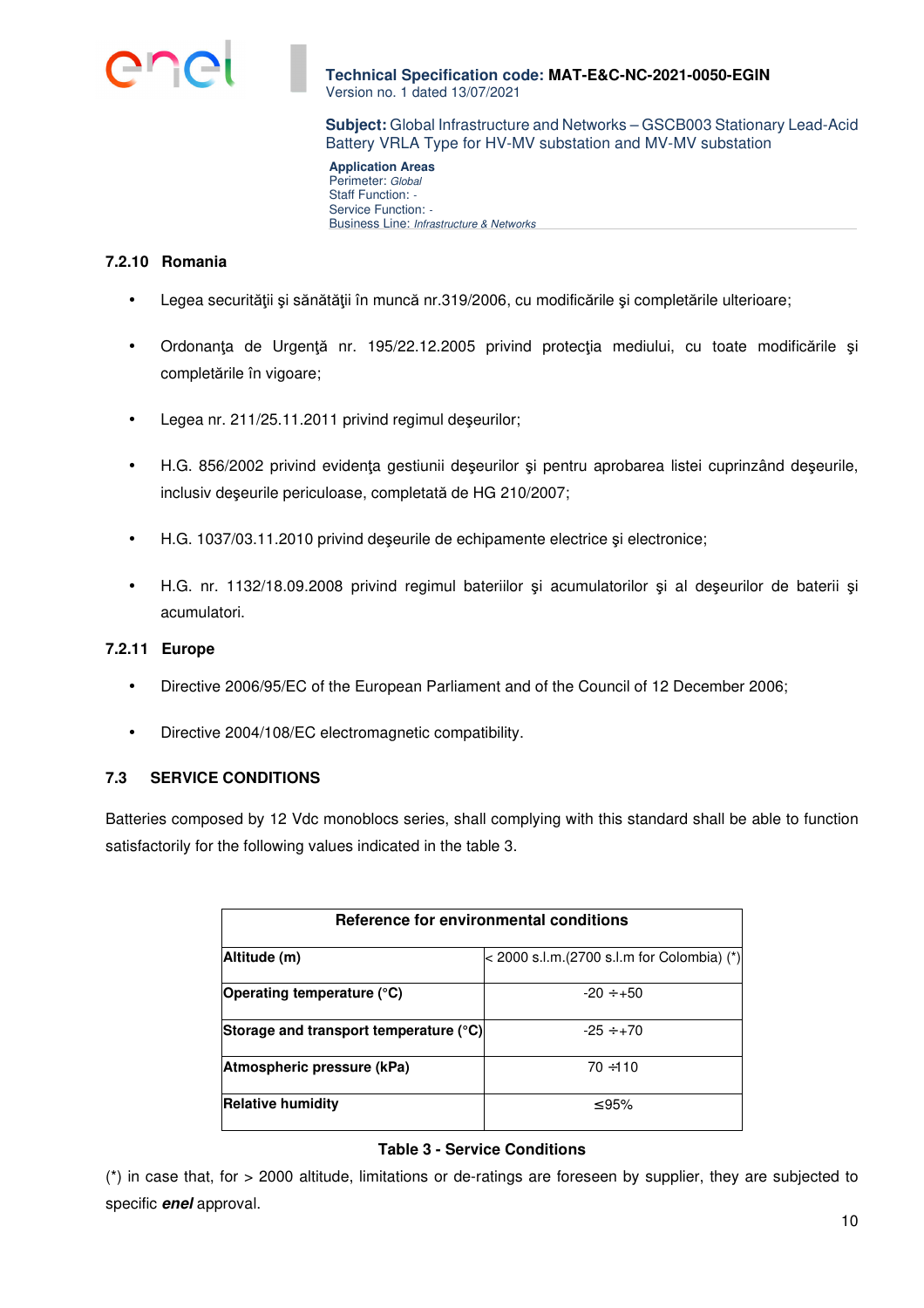

**Subject:** Global Infrastructure and Networks – GSCB003 Stationary Lead-Acid Battery VRLA Type for HV-MV substation and MV-MV substation

**Application Areas**  Perimeter: Global Staff Function: -Service Function: -Business Line: Infrastructure & Networks

#### **7.4 TECHNICAL CHARACTERISTICS**

The below table contains the required technical features:

| enel type code                                        | GSCB003/1              | <b>GSCB003/2</b>                                                                   | <b>GSCB003/3</b>                                   | <b>GSCB003/4</b> | <b>GSCB003/5</b> |
|-------------------------------------------------------|------------------------|------------------------------------------------------------------------------------|----------------------------------------------------|------------------|------------------|
| Battery rated voltage (Vdc)                           | 24                     | 110<br>125                                                                         |                                                    |                  |                  |
| Monobloc rated voltage (Vdc)                          |                        |                                                                                    | 12                                                 |                  |                  |
| <b>Monobloc Number</b>                                | $\overline{c}$         | 9                                                                                  |                                                    |                  | 10               |
| Life expectancy (years)                               |                        | $\geq$ 12 "Long life" (considering 250 days at 60°C and 750 days at 40°C operating | conditions)                                        |                  |                  |
| Monobloc maximum dimensions LXHXD<br>(mm) $1$         |                        | 562X284X127                                                                        | 395X290X110                                        |                  | 562X284X127      |
| <b>Gas evacuation system</b>                          |                        |                                                                                    | Shell on valve with pipes connection system        |                  |                  |
| Rated capacity C10 (Ah) at 20 °C and 1,8 Vpc          |                        | 150                                                                                | 100                                                |                  | 150              |
| Rated capacity C3 (Ah) at 20 °C and 1,7 Vpc           |                        |                                                                                    | $\geq$ 88% of C10                                  |                  |                  |
| Float voltage at 20 °C Uflo (Vdc)                     | Compliant with GSTZ111 |                                                                                    |                                                    |                  |                  |
| Charge retention factor Crf per month at 20°C<br>(Ah) | ≥ 98,75% of C10        |                                                                                    |                                                    |                  |                  |
| Internal resistance Ri (m $\Omega$ )                  |                        |                                                                                    | < 8                                                |                  |                  |
| <b>Maintenance</b>                                    |                        |                                                                                    | monobloc shall be maintenance-free for entire life |                  |                  |
| U/I recharge diagram                                  |                        |                                                                                    | DIN 41773 - tab. V1078                             |                  |                  |

## **Table 4 – Batteries and Monoblocs technical features**

**<sup>1</sup>** Eventually dimensions tolerance shall be evaluated by **enel.**

# **7.5 CONSTRUCTION CHARACTERISTICS**

#### **7.5.1 Construction characteristics of the monobloc**

| Characteristics of the monobloc case (1)                                           | Made of acid-resistant, shockproof plastic material with flammability rating of<br>materials V-0 according to IEC 60707/ 60695-11-10; Case shall not release<br>limpurities to the electrolyte. |  |  |
|------------------------------------------------------------------------------------|-------------------------------------------------------------------------------------------------------------------------------------------------------------------------------------------------|--|--|
| Positive and Negative grid material                                                | Presence of antimony and cadmium not allowed. Ca and Sn presence allowed<br>with following limitation for positive grid Ca<150 ppm and Sn<1,5%.                                                 |  |  |
| Acid solution quantity with a density of<br>$1,27$ kg/dm <sup>3</sup> (liters) (1) | To be declared by manufacturer.                                                                                                                                                                 |  |  |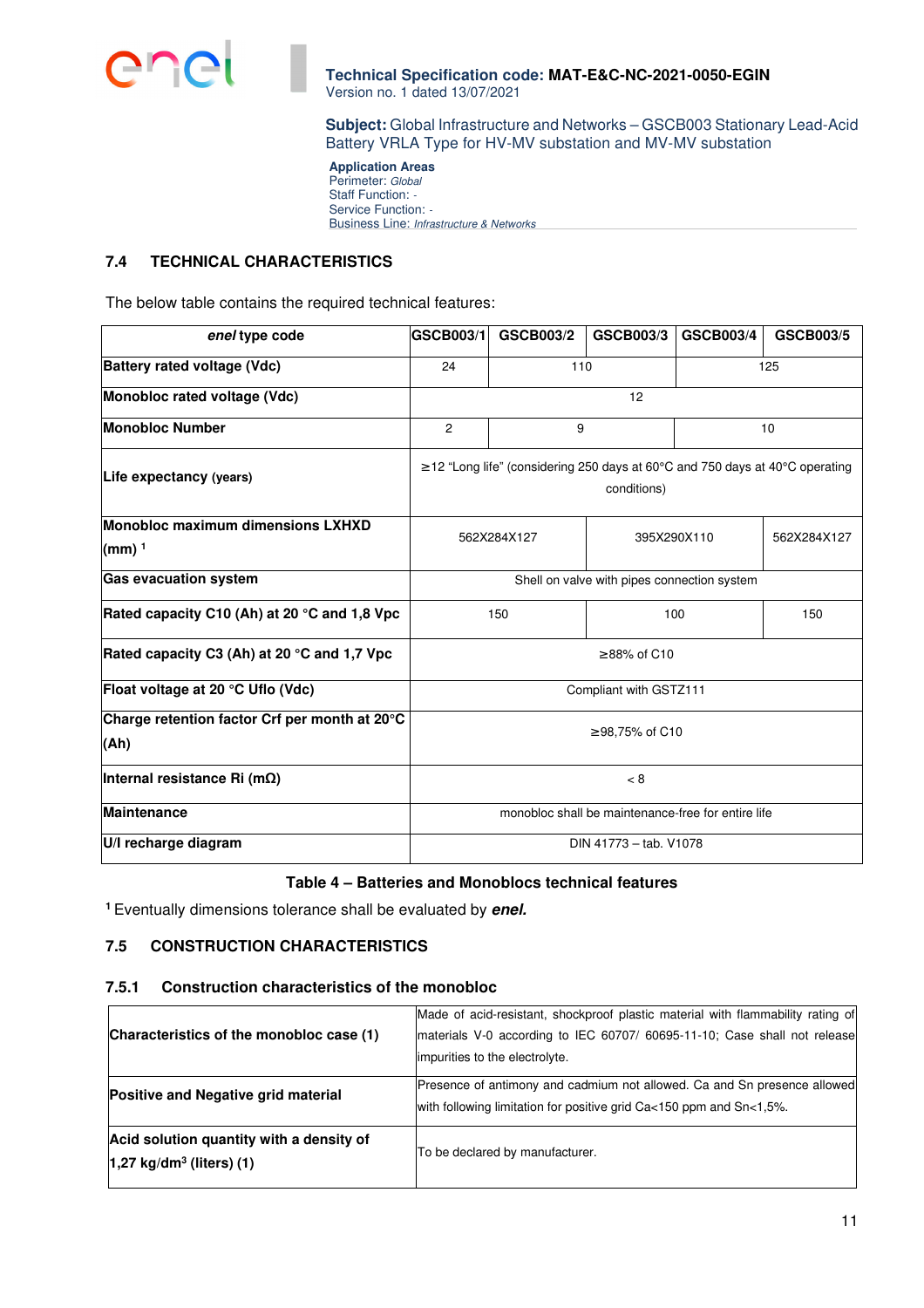

## **Subject:** Global Infrastructure and Networks – GSCB003 Stationary Lead-Acid Battery VRLA Type for HV-MV substation and MV-MV substation

**Application Areas**  Perimeter: Global Staff Function: -Service Function: -Business Line: Infrastructure & Networks

| Intervention pressure of safety valves (1)           | Pressure value not exceeding 20% of the breaking point of the case.                                                                                                                |
|------------------------------------------------------|------------------------------------------------------------------------------------------------------------------------------------------------------------------------------------|
| Safety valve (1)                                     | Shall be resistant to acids and prevent the entry of air into the monobloc.<br>Following intervention, they shall guarantee the absence of acid or aggressive<br>vapors emissions. |
| the<br>Manufacturing date of monoblocs of<br>battery | The corresponding dates shall be identical for the all monoblocs of a same<br>battery. Date of construction shall be not more than 90 days before the Transport<br>Document date.  |

## **Table 5 – 12 Vdc Monoblocs construction features**

(1) The Manufacturer must provide a declaration that the monoblocs are in compliance with the specifications stated in this point.

## **7.5.2 Monoblocs connection construction characteristics**

|                               | Cu Flexible single-core cable or CU bus bar with 450/750V as minimum insulation class and                                                                                                                                                                                                                                                                                                                                                                                                                                                                                                                                                                                                                                                                                                                                           |  |  |
|-------------------------------|-------------------------------------------------------------------------------------------------------------------------------------------------------------------------------------------------------------------------------------------------------------------------------------------------------------------------------------------------------------------------------------------------------------------------------------------------------------------------------------------------------------------------------------------------------------------------------------------------------------------------------------------------------------------------------------------------------------------------------------------------------------------------------------------------------------------------------------|--|--|
|                               | Cca-s1b,d1,a1 as minimum fire reaction described below.                                                                                                                                                                                                                                                                                                                                                                                                                                                                                                                                                                                                                                                                                                                                                                             |  |  |
| <b>Built</b>                  | Cca: EN 50399: Flame Spread (FS) $\leq$ 2,00m; Total Heat Release (THR) $\leq$<br>30MJ; Maximum Heat Release Rate (HHR) $\leq$ 60kW; Fire Growth Rate, index<br>of heat release rate (FIGRA) $\leq$ 300Ws-1 /// IEC 60332-1-2: Flame Spread,<br>vertical flame propagation H≤425 mm;<br>s1b: Total Smoke Production (TSP1200) $\leq$ 50 m2; Smoke Production Rate,<br>maximum smoke (SPR) 0,25 m2/s; transmittance $\geq 60$ % < 80%;<br>a1: electrical conductivity $< 2.5 \mu S/mm$ ; pH $> 4.3$ ;<br>d1: No flaming droplets/particles persisting longer than 10 s within 1200s.<br>The connection shall be designed and formed in order to avoid distancing between the<br>monoblocs and in order to guarantee that voltage drop between its ends (two poles) for a<br>current supplied equal to 0.2 I10, does not exceed 6 mV. |  |  |
| Section (mm2)                 | Manufacturer's design calculation.                                                                                                                                                                                                                                                                                                                                                                                                                                                                                                                                                                                                                                                                                                                                                                                                  |  |  |
|                               |                                                                                                                                                                                                                                                                                                                                                                                                                                                                                                                                                                                                                                                                                                                                                                                                                                     |  |  |
| Length (mm)                   | The length shall guarantee the connection between 2 monoblocs at least 10 mm apart.                                                                                                                                                                                                                                                                                                                                                                                                                                                                                                                                                                                                                                                                                                                                                 |  |  |
| <b>Caps or connection</b>     |                                                                                                                                                                                                                                                                                                                                                                                                                                                                                                                                                                                                                                                                                                                                                                                                                                     |  |  |
| linsulation devices           | Protection degree IP2X.                                                                                                                                                                                                                                                                                                                                                                                                                                                                                                                                                                                                                                                                                                                                                                                                             |  |  |
| <b>Measurement socket tip</b> | Permanent voltage measurement for each pole.                                                                                                                                                                                                                                                                                                                                                                                                                                                                                                                                                                                                                                                                                                                                                                                        |  |  |

# **Table 6 – 12 Vdc Monoblocs connection**

# **7.5.3 Marking of the monoblocs**

Each monobloc shall be marked a code with technical information of the Table 10 of the standard IEC 60896- 22.

Additionally, the following information shall be indicated:

- **enel** type;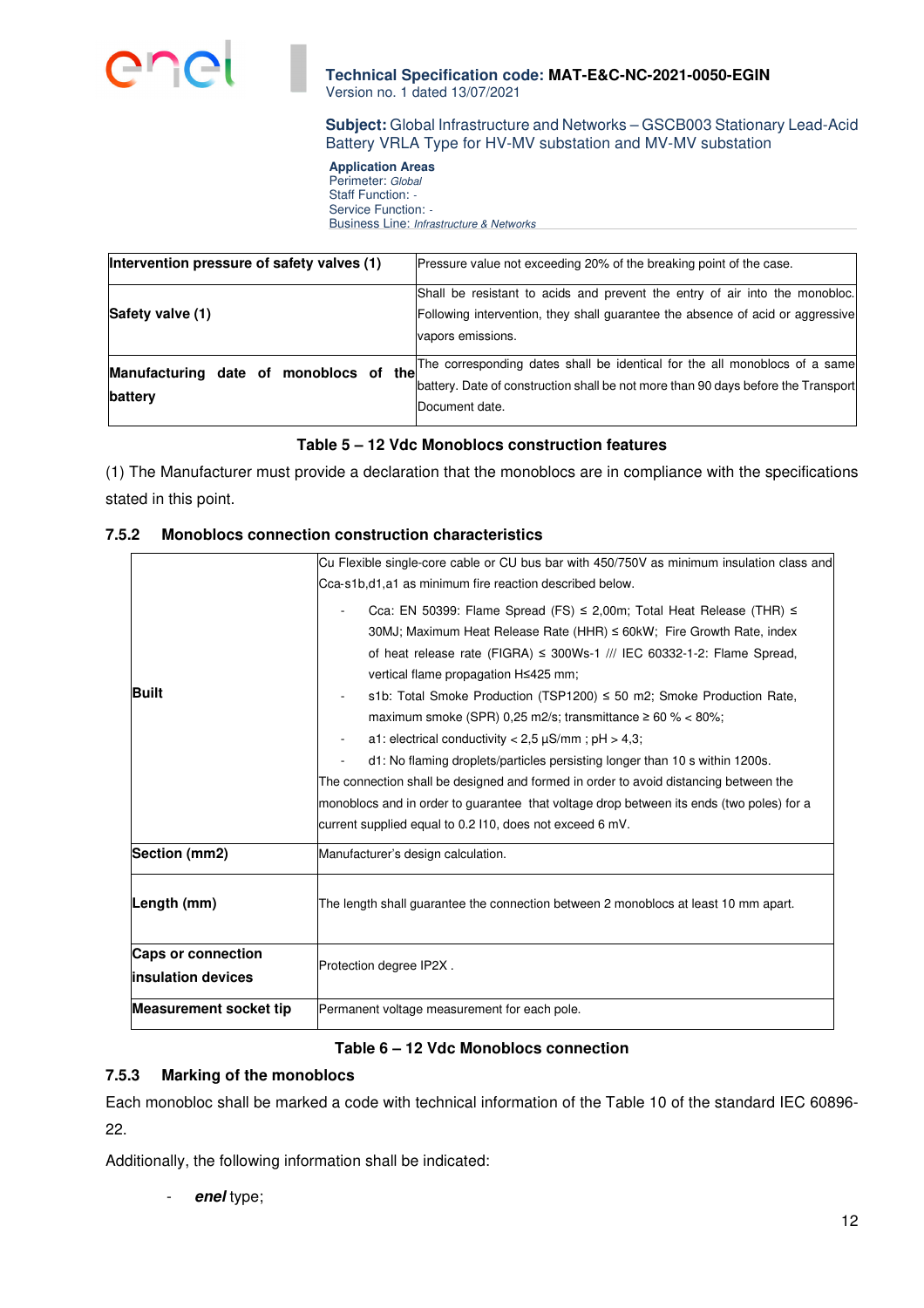

**Subject:** Global Infrastructure and Networks – GSCB003 Stationary Lead-Acid Battery VRLA Type for HV-MV substation and MV-MV substation

**Application Areas**  Perimeter: Global Staff Function: -Service Function: -Business Line: Infrastructure & Networks

- **enel** material code;
- International recycling symbols compliant with ISO 7000-1135 and EN 61429/A11;
- Bolts torque value (N/m).

#### **7.5.4 Gas evacuation system**

Gas evacuation system shall be designed and supplied.

This system shall take the gas out of the rack cabinet where battery is mounted, that could form during the battery charging phase.

For each monobloc shell pipes and fittings shall be supplied and designed under Constructor responsibility, in order to flow into the main exhaust duct (included in the supply) with internal section shall be at least 5 mm and a minimum length of 5 meters (see picture below).



**Figure 1– GAS evacuation system** 

## **7.6 TESTING**

The VRLA batteries and related monoblocs shall be compliant with the requirements of the previous chapters and considered as "Tested according to IEC 60896-21 and compliant with defined requirements of IEC 60896- 22".

Tests are divided in:

- Type tests;
- Routine tests;
- Acceptance test.

Technical Conformity Assessment (TCA) shall be compliant with MAT-O&M-NCS-2021-0033-EGIN.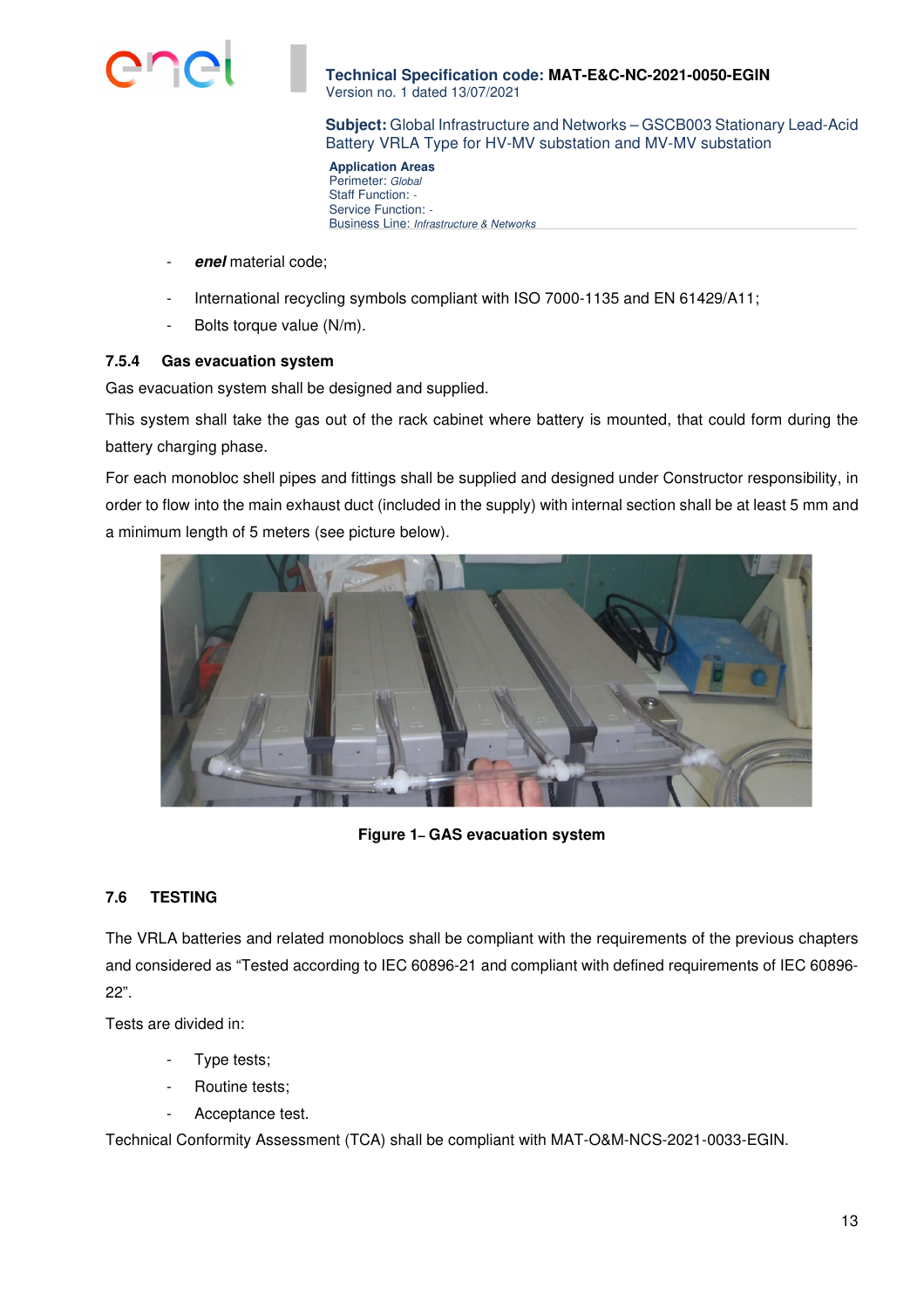

**Subject:** Global Infrastructure and Networks – GSCB003 Stationary Lead-Acid Battery VRLA Type for HV-MV substation and MV-MV substation

**Application Areas**  Perimeter: Global Staff Function: -Service Function: -Business Line: Infrastructure & Networks

## **7.6.1 TYPE TESTS**

Following indication are given for the listed subset of type tests. Type tests compliance required by relevant standards not listed below shall be demonstrated by test reports on samples chosen at supplier's responsibility and according ISO requirement for prototype selection in Conformity Assessment process.

Type tests of battery and related monoblocs shall be compliant in the IEC 60896-21 and IEC 60896-22.

As described in the previous standards type tests shall be regrouped as follow:

- Type tests listed in "Safe operation characteristics" Table 1 IEC 60896-21 and IEC 60896-22;
- Type tests listed in "Performance characteristics" Table 2 IEC 60896-21 and IEC 60896-22;

Type test listed in "Durability requirements" Table 3 IEC 60896-21 and IEC 60896-22.

All type tests of tables 1, 2 and 3 of IEC 60896-21 and 60896-22 shall be performed.

"Service life at an operating temperature of 40 °C" type test of table 3 of IEC 60896-21 and 60896-22 shall be performed, or alternatively, demonstrated by documental evidence.

Test set up shall be compliant with chapter 5 of IEC 60896-21.

Type tests and their procedure shall be compliant with IEC 60896-21 and IEC 60896-22 with the addictions and clarifications described in the paragraphs below.

Last edition of previous standards shall be utilized, paragraphs indicated are referred to current edition.

## **7.6.1.1 Visual inspection**

This verification shall be added to standard type test list.

Compliance of **enel** type with the prescriptions contained in this document shall be checked.

Shall be checked the following points:

- Technical and construction characteristics;
- Dimensions and weight of the monoblocs and internal parts performed under component dismantling:
	- o Plates main characteristics, number, plates traceability, grid patterns;
	- $\circ$  Separator and electrolyte main characteristics, plates number, plates traceability, grid patterns;
	- o Cast-On-Strap (COS) dimension;
	- o Other characteristics declared in constructor documentations. ;
- Construction characteristics of the monobloc connection;
- Case characteristics;
- Absence of manufacturing defects;
- Plate and marking;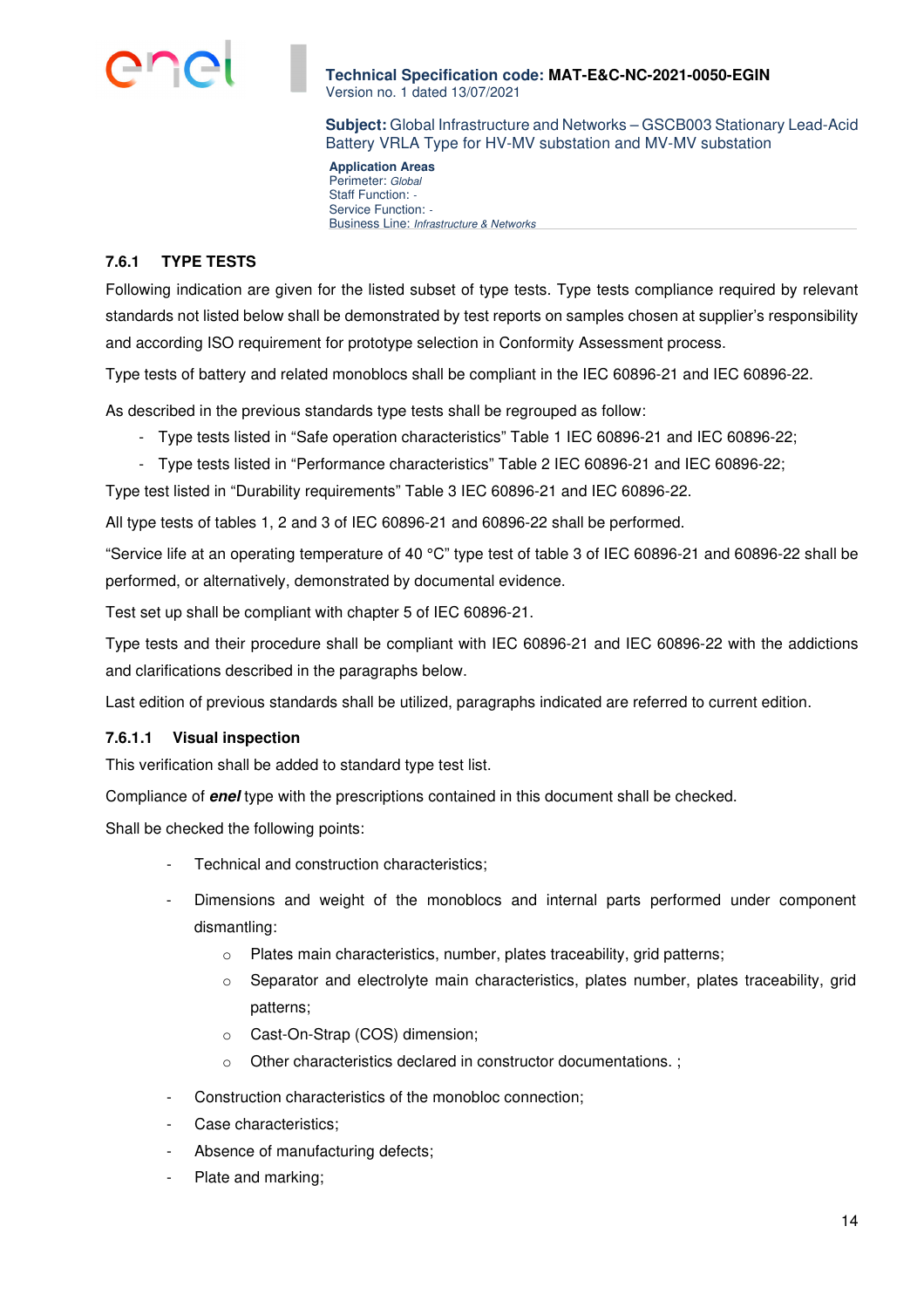

**Subject:** Global Infrastructure and Networks – GSCB003 Stationary Lead-Acid Battery VRLA Type for HV-MV substation and MV-MV substation

**Application Areas**  Perimeter: Global Staff Function: -Service Function: -Business Line: Infrastructure & Networks

- Gas evacuation system characteristics.

## **7.6.1.2 Drop voltage verification of monoblocs connection**

This type shall be added to standard type test list.

Voltage drop of connection between the monoblocs shall be checked. Voltage drop shall be less than 6 mV with a current  $I = 0.2 I_{10}$ .

## **7.6.1.3 Float service with daily discharges**

| Clause and test of IEC 60896-21 and IEC 60896-22 | <b>Requirement and service environment</b> |
|--------------------------------------------------|--------------------------------------------|
| 6.13 Float service with daily discharges         | Reliable mains power (no unit below 50)    |

## **7.6.1.4 Durability requirements Type Test**

| Clause and test of IEC 60896-21 and IEC 60896-22         | <b>Requirement and service environment</b>     |
|----------------------------------------------------------|------------------------------------------------|
| 6.15 Service life at an operating temperature of 40 °C   | Medium duration exposure time, $\geq$ 750 days |
| 6.16 Impact of a stress temperature of 55 °C or 60 °C    | Long duration exposure time, $\geq 250$ days/  |
|                                                          | 60 °C/ Capacity monitored 3 h discharge        |
|                                                          | test                                           |
| 6.17 Abusive over-discharge                              | Poor battery replacement & service             |
|                                                          | infrastructure/ Poor mains supply and E.o.d    |
|                                                          | voltage control                                |
| 6.18 Thermal runaway sensitivity                         | See IEC60896-22                                |
| 6.19 Low temperature sensitivity                         | Battery may experience freezing                |
|                                                          | temperatures                                   |
| 6.20 Dimensional stability at elevated internal pressure | See IEC60896-22                                |
| and temperature                                          |                                                |
| 6.21 Stability against mechanical abuse of units during  | See IEC60896-22                                |
| installation                                             |                                                |

## **7.6.2 Routine and Acceptance test**

The routine tests shall be the following:

- Visual inspection;
- Discharge capacity test in order to check type test values result;
- Short-circuit current and d.c. internal resistance test in order to check type test values result.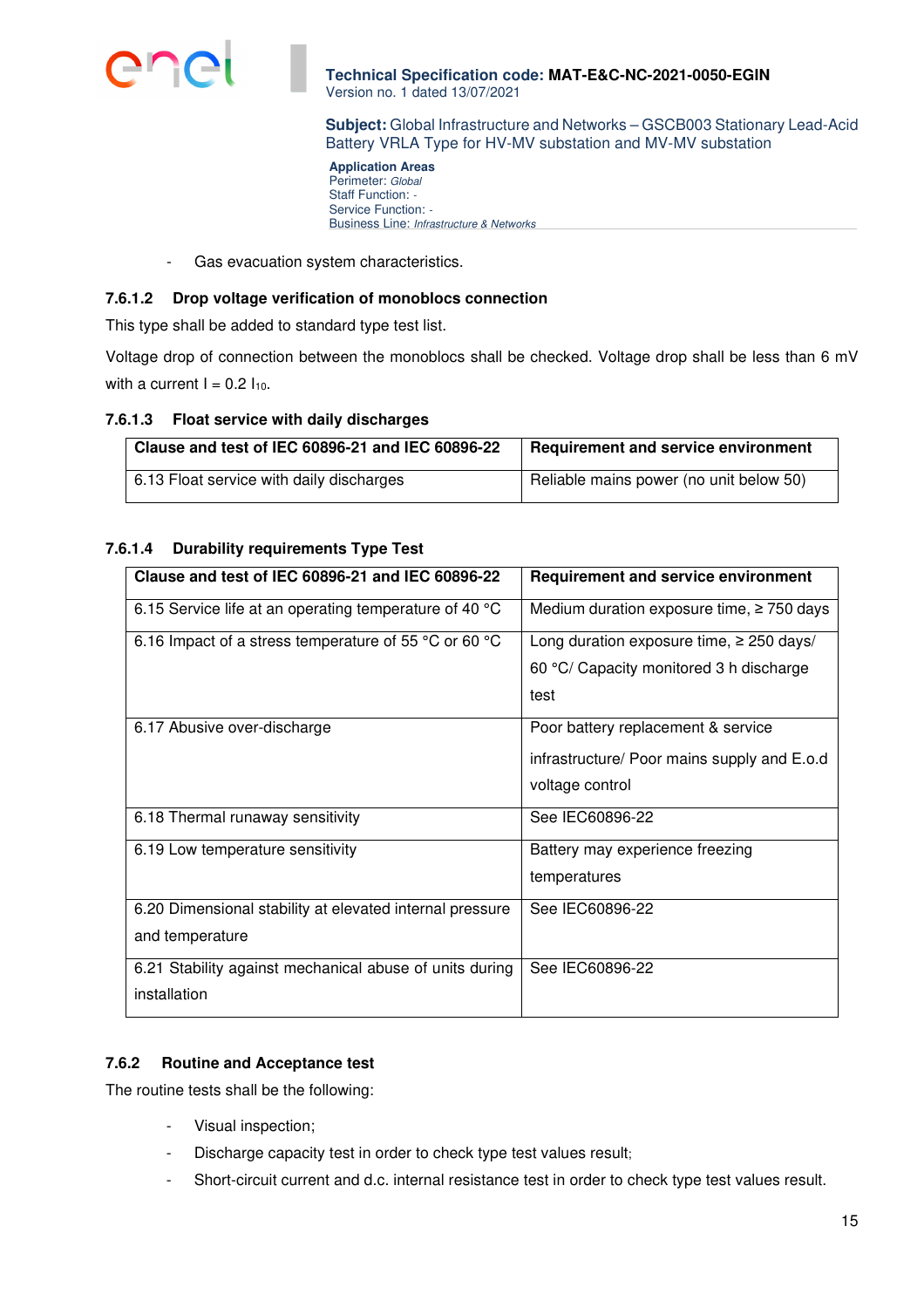

**Subject:** Global Infrastructure and Networks – GSCB003 Stationary Lead-Acid Battery VRLA Type for HV-MV substation and MV-MV substation

**Application Areas**  Perimeter: Global Staff Function: -Service Function: -Business Line: Infrastructure & Networks

Acceptance test shall be the same of the Routine tests.

Acceptance test shall be carried out on a sample basis, on a number of samples which depends on the consistency of the supply according conditions establish in document "Contractual Requirements for Components and Materials Quality management".

## **7.6.2.1 Visual inspection**

The compliance of each monobloc with the documents of the TCA Dossier (see par. 7.7) shall be checked.

In particular, shall be checked the following points:

- Dimensions and weight of the monoblocs and internal parts (positive and negative grids, separator) performed under component dismantling;
- Plate and markings;
- Congruity of the terminals with the drawings:
- Monobloc connection series and presence of tip voltage measurement of the individual poles;
- Same dates of manufacture and charging for all monoblocs of same battery;
- Presence of the barcodes;
- Absence of visible manufacturing defects;
- Accuracy of the construction;
- Gas evacuation system characteristics.

## **7.6.2.2 Short-circuit current and d.c. internal resistance test**

Test shall be compliant with paragraph 6.3 of IEC 60896-21 and IEC 60896-22.

The values determined for each monobloc, whether short-circuit current (Isc) or internal resistance (Ri), shall fall within ±10% of type test values.

# **7.7 TCA DOSSIER**

TCA dossier compliant with MAT-O&M-NCS-2021-0033-EGIN shall be product by Manufacturer.

Documents of TCA dossier are listed in the MAT-O&M-NCS-2021-0033-EGIN with the following addictions and clarifications:

- Statement relating to the degree of purity of the Pb;
- Statement regarding the compatibility between battery series and GSTZ111 and its annexes;
- Statement described in the table 5 note 1;
- Type A documents compliant with MAT-O&M-NCS-2021-0033-EGIN with following addictions and clarifications:
	- Dimensions and weight of the positive and negative plate (the declared weight shall be taken dry with uncertainty of  $\pm$  5%);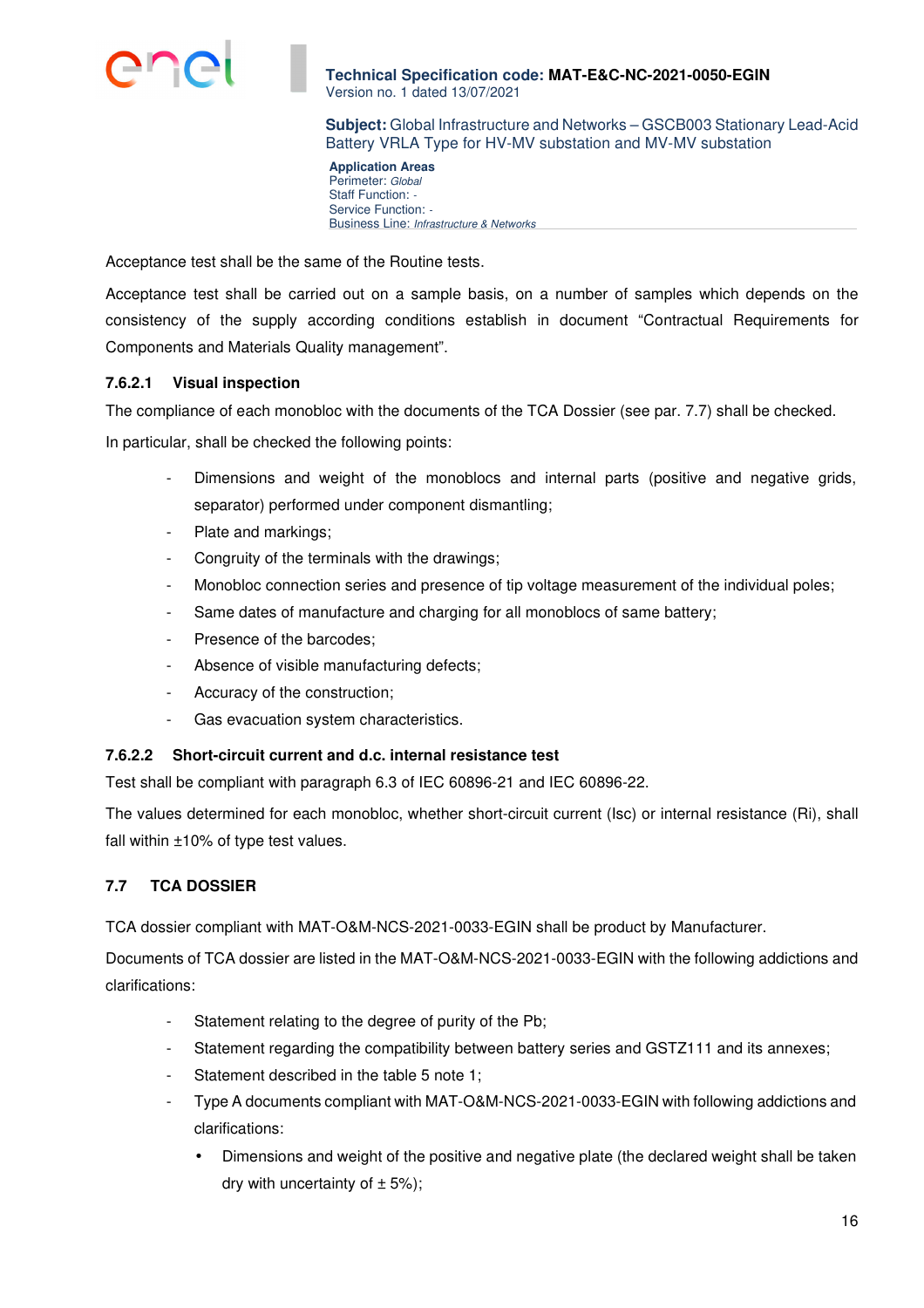

**Subject:** Global Infrastructure and Networks – GSCB003 Stationary Lead-Acid Battery VRLA Type for HV-MV substation and MV-MV substation

**Application Areas**  Perimeter: Global Staff Function: -Service Function: -Business Line: Infrastructure & Networks

- Case main characteristics (material, color, flame-retardant characteristics, over-pressure valve, etc.);
- Monobloc terminal type;
- Plates, separator and electrolyte main characteristics (number plates, traceability, grid patterns dimension, COS dimension etc);
- Annex B of IEC 60896-22 filled by Constructor as type test result with the following addictions:
	- Uflo buffer voltage value at 20 °C and the Uflo curve (T);
	- Value of the voltage drop on the connection between the monoblocs constituting the battery;
	- Intervention pressure value of the safety and rupture valves of the monobloc container;
	- Tightening torque of the terminals nominal value;
	- Self-discharge trend during the storage phase;
	- Parameters to define the charging process according to DIN 41773;
	- List of materials contained in packaging.

# **7.8 SUPPLY REQUIREMENTS**

The ready-to-use battery an related monoblocs shall be provided in packaging, such as to ensure suitable protection during transport and storage.

The supply shall include:

- Battery consisting of a series of monoblocs, with the same construction and charging date, construction date shall been carried out within 90 days from the Transport Document date;
- Self-adhesive markings and plates showing the data and symbols described in the previous paragraph 7.5.3 for each monobloc;
- Accessory for the series connection of the monoblocs;
- Caps or connection insulation devices with IP2X protection degree;
- Tip voltage measurement for each monobloc;
- Gas evacuation system (shell, tubes and fittings) as indicated in paragraph 7.5.4;
- Plates for numbering the various modules making up the battery;
- Instruction manual in supply country language, relating to operation and maintenance with the relevant safety warnings and any other document that the manufacturer deems necessary. The safety recommendations shall include, the indication of the electrolyte volume, expressed in liters, contained in each monobloc (see table 5);
- Series of barcodes (Bar Code) for each monobloc according to CNS-O&M-S&L-2021-0032-EGIN "Global Infrastructure and Networks Barcode specification, and local standard".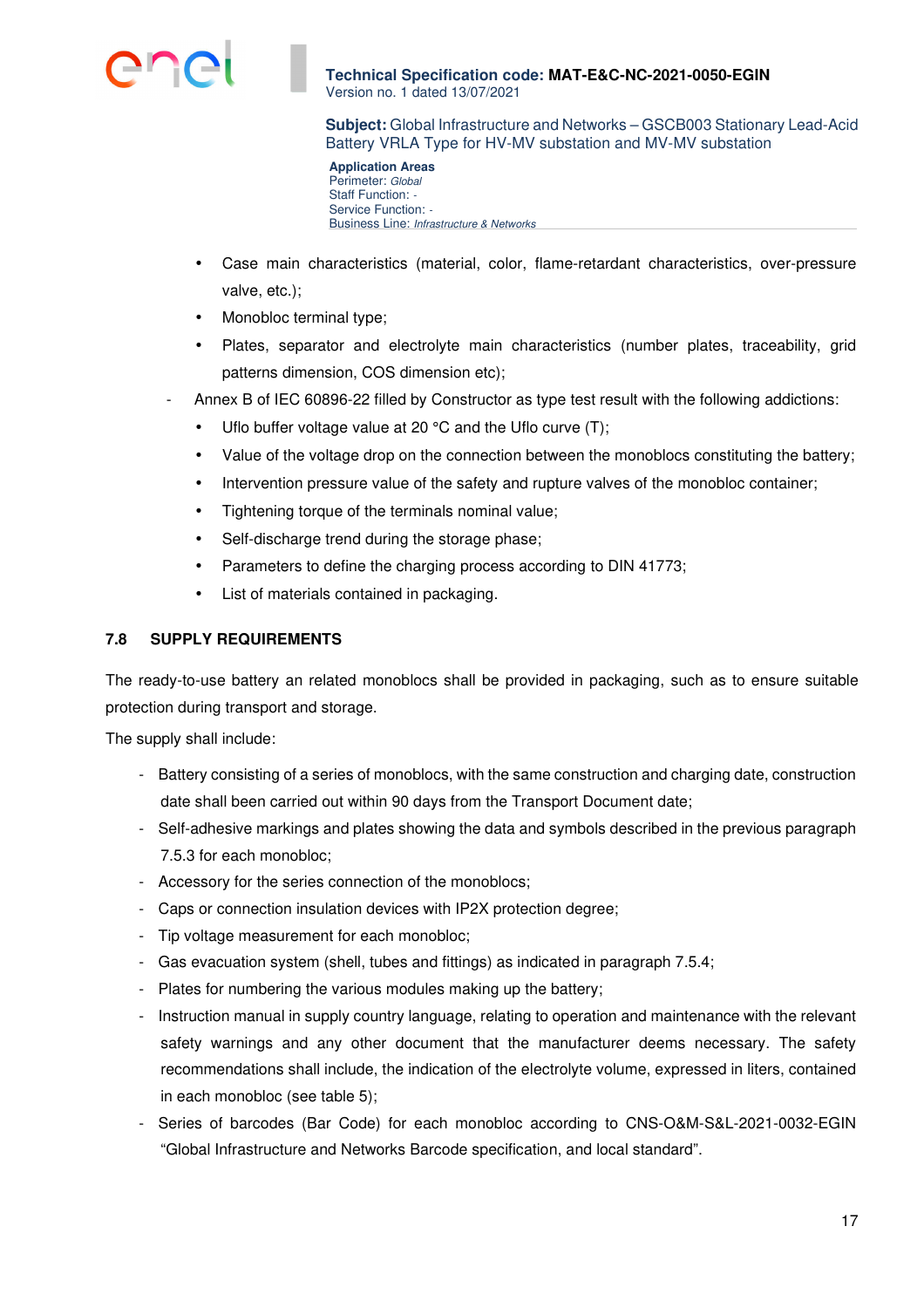

**Subject:** Global Infrastructure and Networks – GSCB003 Stationary Lead-Acid Battery VRLA Type for HV-MV substation and MV-MV substation

**Application Areas**  Perimeter: Global Staff Function: -Service Function: -Business Line: Infrastructure & Networks

### **7.8.1 Warranty**

60 months of warranty period.

#### **7.8.2 Packaging**

For transport and handling in storage ENEL Group shall use packaging compliant to "Packaging, transport and delivery requirements - rev. 2".

# **7.9 DOCUMENTATIONS TO BE PROVIDED IN TECHNICAL OFFER**

Documentations to be provided in the technical offer:

- Check list, see annex A, to fill in for each **enel** type code;
- Drawings with overall dimensions;
- Supplier declaration of compliance of offered products with present TS and main standards and laws;
- Deviations letter (if any).